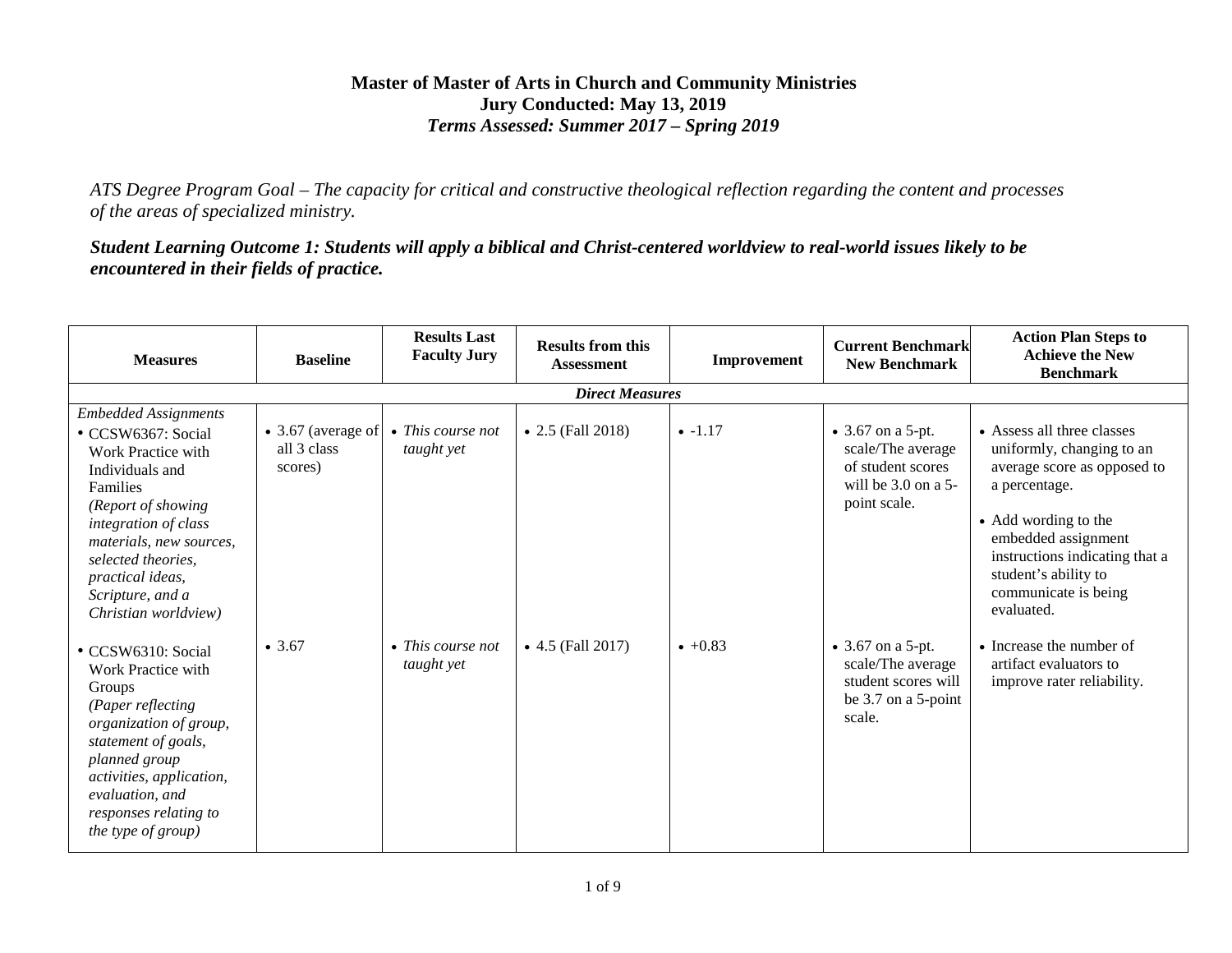| CCSW6368: Social<br>Work Practice with<br>Organizations and<br>Communities<br>$(15$ -page synthesis<br>paper of specific<br>social problem,<br>application of specific<br>macro social work<br>intervention, and<br>situation of which<br>placed in a biblical<br>and Christocentric<br><i>worldview.</i> )                                                           | • $3.67$                                                                                                        | • 100% of students<br>scored 3 or<br>higher on a 5-pt.<br>scale                                                              | • 80% of students<br>scored 4 or higher on<br>a 5-pt scale<br>(Spring 2019)<br>• 4.0 average score | • A higher percentage<br>of students scored 4<br>or higher on a 5-<br>point scale than in<br>previous assessment<br>period. | • 3.67/The average of<br>student scores will<br>be 3.7 on a 5-point<br>scale.                              |                                                                                                                                                                 |
|-----------------------------------------------------------------------------------------------------------------------------------------------------------------------------------------------------------------------------------------------------------------------------------------------------------------------------------------------------------------------|-----------------------------------------------------------------------------------------------------------------|------------------------------------------------------------------------------------------------------------------------------|----------------------------------------------------------------------------------------------------|-----------------------------------------------------------------------------------------------------------------------------|------------------------------------------------------------------------------------------------------------|-----------------------------------------------------------------------------------------------------------------------------------------------------------------|
|                                                                                                                                                                                                                                                                                                                                                                       |                                                                                                                 |                                                                                                                              | <b>Indirect Measures</b>                                                                           |                                                                                                                             |                                                                                                            |                                                                                                                                                                 |
| Master of Arts in Church<br>and Community Ministries<br>Student Feedback Survey,<br>Questions 3 and 4<br>• Question 3: "How well<br>do you think the<br>Master of Arts in<br>Church and<br><b>Community Ministries</b><br>degree is equipping<br>you to value a biblical<br>and Christ-centered<br>worldview in the<br>practice of church and<br>community ministry?" | • The average of<br>all student<br>scores was 4.3<br>out of 5<br>(Spring 2017)<br>survey, $3$ of 6<br>students) | • The average of<br>all student scores<br>was 4.3 out of 5<br>(Spring 2017)<br>survey, $3$ of $6$<br>students<br>responding) | • $4.25$ (Spring 2018)<br>4.4 (Fall 2018)<br>$\bullet$<br>• $4.5$ (Spring 2019)                    | $-0.05$<br>$\bullet$ +0.1<br>$\bullet +0.2$                                                                                 | $\bullet$ 4.3 on a 5-pt.<br>scale/The<br>average of<br>student scores<br>will be 4.35 on a<br>5-pt. scale. | Follow-up discussion with<br>$\bullet$<br>students after completion of<br>survey for summative review<br>by faculty and adjustment to<br>courses, as necessary. |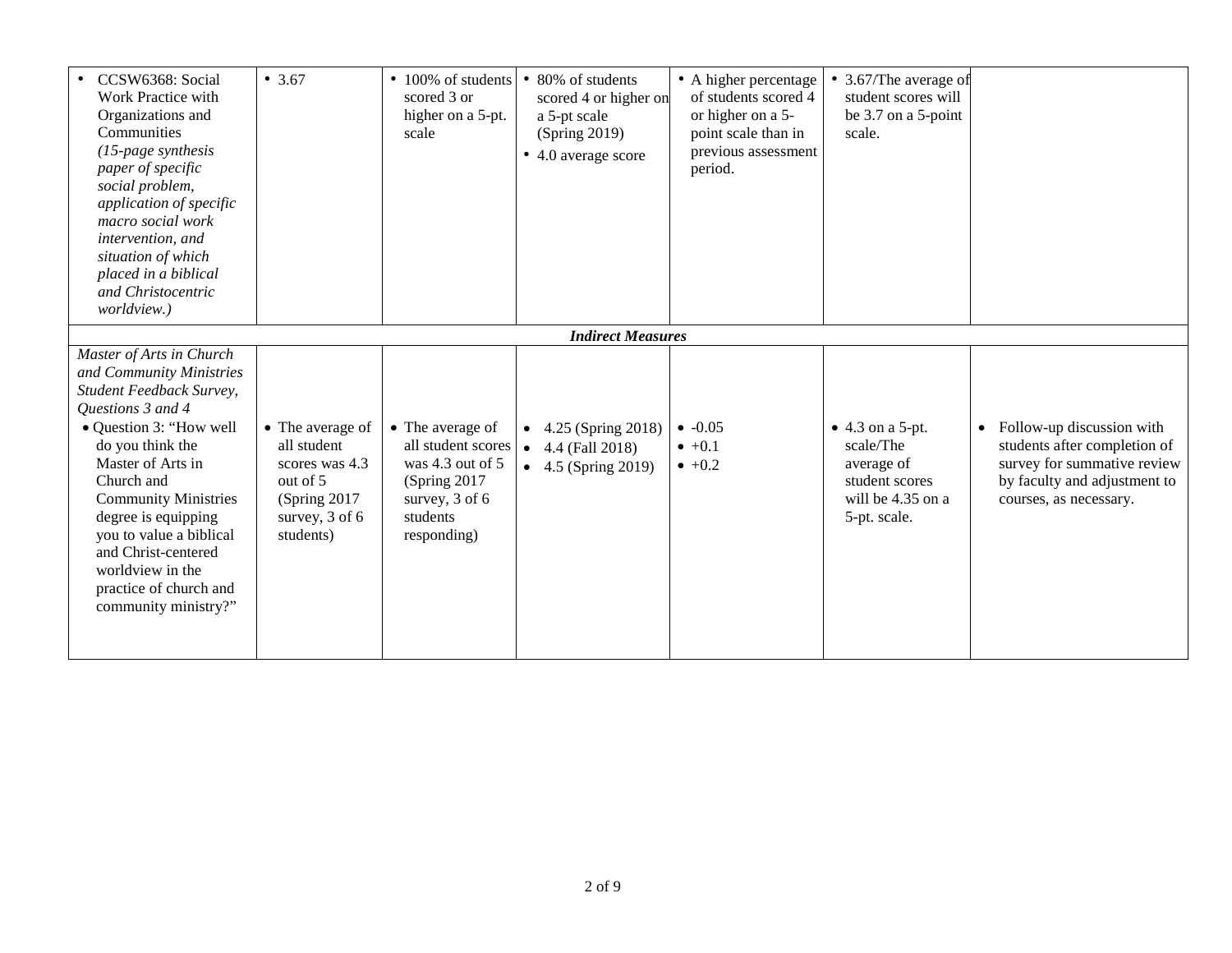| • Question 4: "How well<br>do you think the<br>Master of Arts in<br>Church and<br><b>Community Ministries</b><br>degree is meeting your<br>expectations in regard<br>to equipping you to<br>value a biblical and | • The average of<br>all student<br>scores was 4.3<br>out of 5 (Spring)<br>$2017$ survey, $3$<br>of 6 students<br>responding) | • The average of<br>all student scores<br>was 4.3 out of $5$<br>(Spring 2017)<br>survey, $3$ of 6<br>students<br>responding) | • $4.75$ (Spring 2018)<br>$\bullet$ 4.8 (Fall 2018)<br>• $5.0$ (Spring 2019) | $+0.45$<br>$\bullet$ +0.5<br>$\bullet +0.7$ | $\bullet$ 4.3 out of a 5-pt.<br>scale/The<br>average of<br>student scores<br>will be $4.35$ on a<br>5-pt. scale. |  |
|------------------------------------------------------------------------------------------------------------------------------------------------------------------------------------------------------------------|------------------------------------------------------------------------------------------------------------------------------|------------------------------------------------------------------------------------------------------------------------------|------------------------------------------------------------------------------|---------------------------------------------|------------------------------------------------------------------------------------------------------------------|--|
|                                                                                                                                                                                                                  |                                                                                                                              |                                                                                                                              |                                                                              |                                             |                                                                                                                  |  |
| Christ-centered                                                                                                                                                                                                  |                                                                                                                              |                                                                                                                              |                                                                              |                                             |                                                                                                                  |  |
| worldview in the<br>practice of church and                                                                                                                                                                       |                                                                                                                              |                                                                                                                              |                                                                              |                                             |                                                                                                                  |  |
| community ministry?"                                                                                                                                                                                             |                                                                                                                              |                                                                                                                              |                                                                              |                                             |                                                                                                                  |  |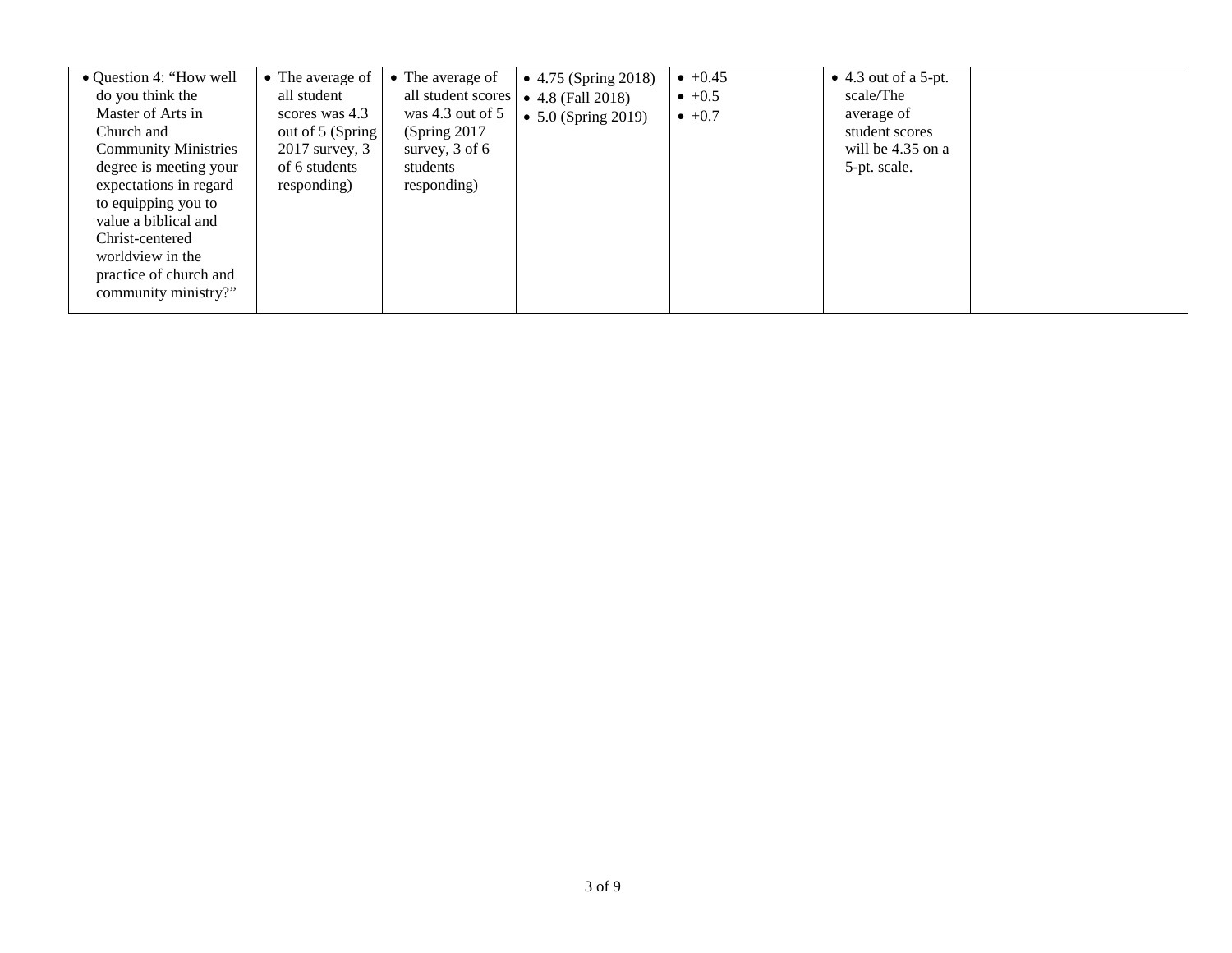### *ATS Degree Program Goal – Skill in the design, implementation, and assessment of ministry in these specialized areas.*

# *Student Outcome Objective 2: Students will utilize practical skills in their social work courses.*

| <b>Measures</b>                                                                                                                                                                                                                                                     | <b>Baseline</b>                                   | <b>Results Last</b><br><b>Faculty Jury</b> | <b>Results Last Year</b> | Improvement | <b>Current</b><br>Benchmark/<br><b>New Benchmark</b>  | <b>Action Plan Steps to Achieve</b><br>the New Benchmark                                                                                                                                                                                                     |  |  |  |  |
|---------------------------------------------------------------------------------------------------------------------------------------------------------------------------------------------------------------------------------------------------------------------|---------------------------------------------------|--------------------------------------------|--------------------------|-------------|-------------------------------------------------------|--------------------------------------------------------------------------------------------------------------------------------------------------------------------------------------------------------------------------------------------------------------|--|--|--|--|
|                                                                                                                                                                                                                                                                     | <b>Direct Measures</b>                            |                                            |                          |             |                                                       |                                                                                                                                                                                                                                                              |  |  |  |  |
| <b>Embedded Assignments</b><br>• CCSW6367: Social Work<br>Practice with Individuals<br>and Families<br>(Report of showing<br>integration of class<br>materials, new sources,<br>selected theories.<br>practical ideas, Scripture,<br>and a Christian<br>worldview.) | • 3.88 (average of<br>all 3 assessment<br>scores) | $\bullet$ This course not<br>taught yet    | • 2.75 (Fall 2018)       | $-1.13$     | • 3.88 on a 5-pt.<br>scale/3.0 on a $5$ -pt.<br>scale | • Assess all three classes<br>uniformly, changing to an<br>average score as opposed to a<br>percentage.<br>• Add wording to the embedded<br>assignment instructions<br>indicating that a student's ability<br>to understand and apply is being<br>evaluated. |  |  |  |  |
| • CCSW6310: Social Work<br>Practice with Groups<br>(Paper reflecting<br>organization of group,<br>statement of goals,<br>planned group activities,<br>leadership of activities,<br>application, evaluation,<br>and responses relating to<br>the type of group.)     | • 3.88 (average of<br>all 3 assessment<br>scores) | $\bullet$ This course not<br>taught yet    | • $4.5$ (Fall 2017)      | $+0.62$     | • 3.88 on a 5-pt.<br>scale/3.89 on a 5-pt.<br>scale   | • Increase the number of artifact<br>evaluators to improve rater<br>reliability.                                                                                                                                                                             |  |  |  |  |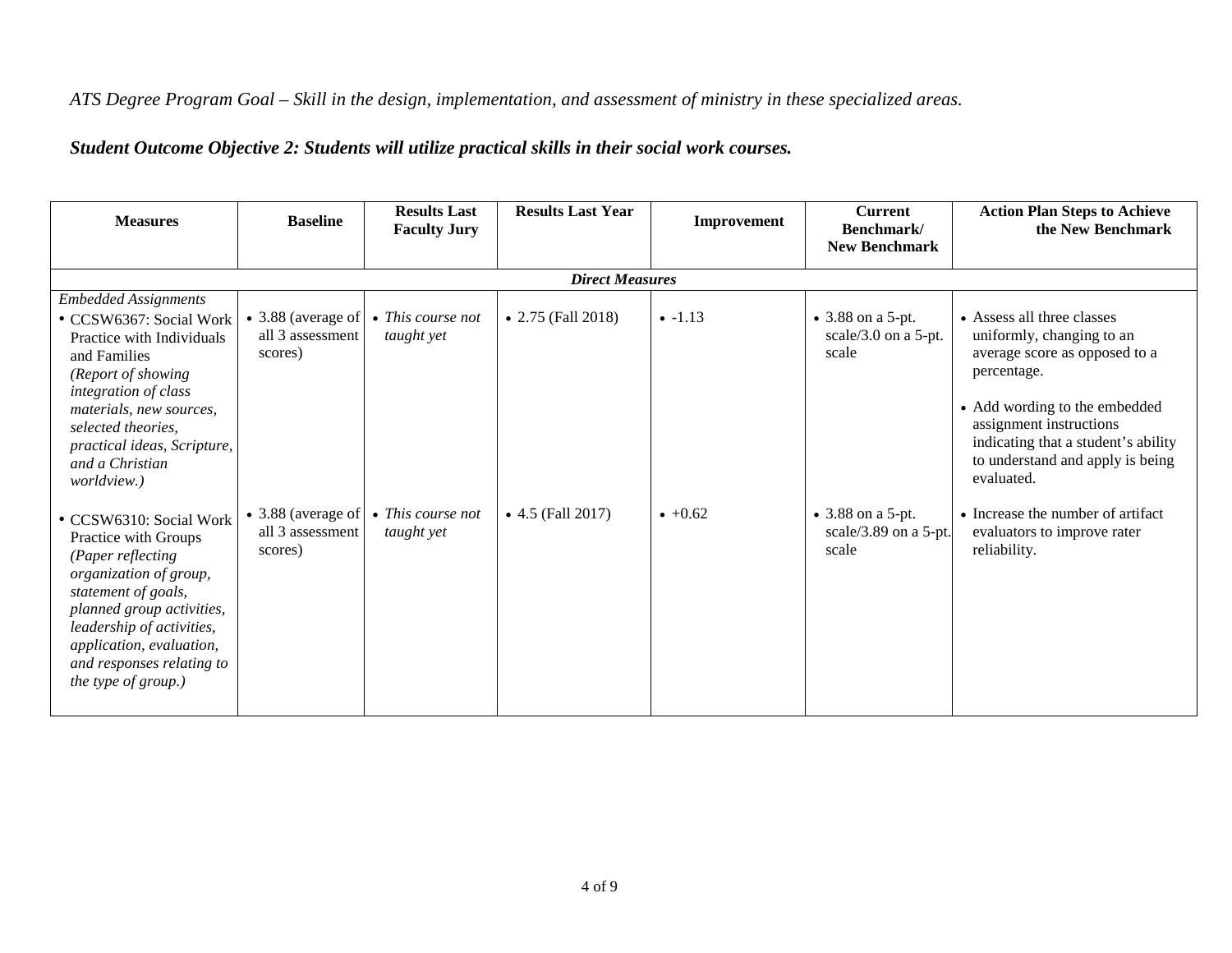| · CCSW6368: Social Work<br>Practice with<br>Organizations and<br>Communities<br>(15-page synthesis paper<br>of specific social problem,<br>application of specific<br>macro social work<br>intervention, and situation<br>of which placed in a<br>biblical and<br>Christocentric<br>worldview.) | • 3.88 (average of<br>all 3 assessment<br>scores) | • 100% of students<br>scored 3 or<br>higher on a 5-pt.<br>scale<br>(Spring 2017,<br>3 students) | • 80% of students<br>scored 4 or higher<br>on a 5-pt. scale              | $\bullet$ --                       | • 50% of students<br>will score 4 or<br>higher on a 5-pt.<br>scale/3.89 on a 5-pt.<br>scale | • To make the assessment uniform<br>and also to more accurately<br>compare measurements, change<br>from a percentage score to an<br>average score.   |
|-------------------------------------------------------------------------------------------------------------------------------------------------------------------------------------------------------------------------------------------------------------------------------------------------|---------------------------------------------------|-------------------------------------------------------------------------------------------------|--------------------------------------------------------------------------|------------------------------------|---------------------------------------------------------------------------------------------|------------------------------------------------------------------------------------------------------------------------------------------------------|
|                                                                                                                                                                                                                                                                                                 |                                                   |                                                                                                 | <b>Indirect Measures</b>                                                 |                                    |                                                                                             |                                                                                                                                                      |
| Master of Arts in Church<br>and Community Ministries,<br>Questions 5 and 6<br>• Question 5: "How well<br>do you think the<br>Master of Arts in<br>Church and<br><b>Community Ministries</b><br>degree is equipping<br>you to utilize practical<br>skills in social work?"                       | $\bullet$ 4.3 out of a<br>5-pt. scale             | $\bullet$ 4.3 out of a 5-pt.<br>scale                                                           | • 4.5 (Spring 2018)<br>$\bullet$ 5.0 (Fall 2018)<br>• 4.75 (Spring 2019) | $• +0.2$<br>$• +0.7$<br>$• +0.45$  | • 4.35 out of a 5-<br>pt. scale/4.6 out<br>of a 5-pt. scale                                 | • Follow-up discussion with<br>students after completion of<br>survey for summative review<br>by faculty and adjustment to<br>courses, as necessary. |
| • Question 6: "To what<br>extent is the Master of<br>Arts in Church and<br><b>Community Ministries</b><br>degree meeting your<br>expectations in regard<br>to equipping you to<br>utilize practical skills<br>in social work?"                                                                  | $\bullet$ 4.3 out of a<br>5-pt. scale             | $\bullet$ 4.3 out of a 5-pt.<br>scale                                                           | • 4.75 (Spring 2018)<br>• 4.8 (Fall 2018<br>• 4.75 (Spring 2019)         | $• +0.45$<br>$• +0.5$<br>$• +0.45$ | • 4.35 out of a 5-<br>pt. scale/4.6 out<br>of a 5-pt. scale                                 |                                                                                                                                                      |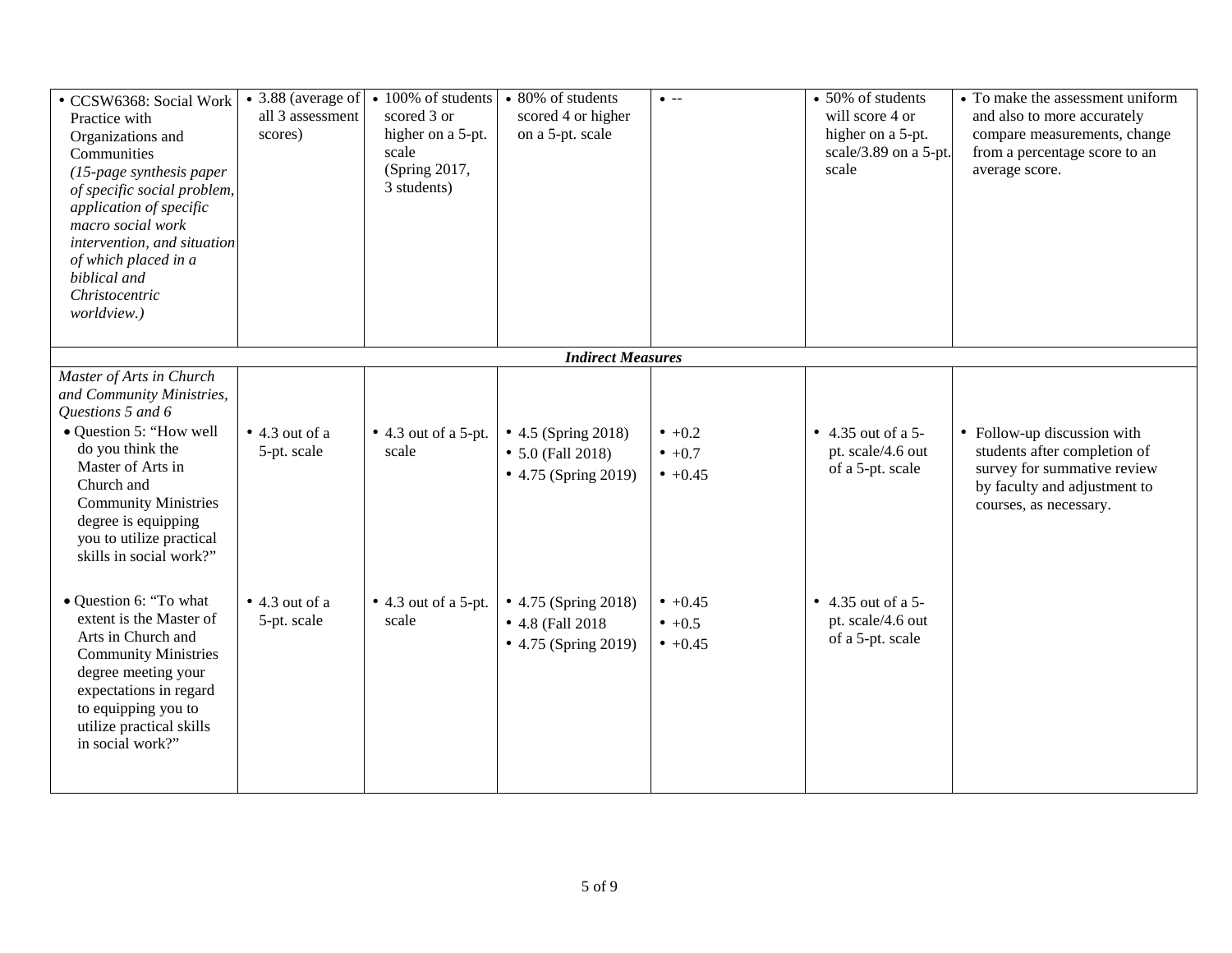## *ATS Degree Program Goal – An understanding of the various disciplines that undergird the area of specialized ministry.*

| <b>Measures</b>                                                                                                            | <b>Baseline</b>                                                                                        | <b>Results Last</b><br><b>Faculty Jury</b>                                                                | <b>Results Last Year</b>                                                                                                                                                                                                | Improvement | <b>Current</b><br>Benchmark/                                                                                                                                                               | <b>Action Plan Steps to Achieve the New</b><br><b>Benchmark</b>                                                                                                                                |
|----------------------------------------------------------------------------------------------------------------------------|--------------------------------------------------------------------------------------------------------|-----------------------------------------------------------------------------------------------------------|-------------------------------------------------------------------------------------------------------------------------------------------------------------------------------------------------------------------------|-------------|--------------------------------------------------------------------------------------------------------------------------------------------------------------------------------------------|------------------------------------------------------------------------------------------------------------------------------------------------------------------------------------------------|
| <b>Embedded Assignments</b><br>$\bullet$ CCSW6364:<br>Church and<br>Community<br>Ministries<br>(Ministry design<br>paper.) | $•100\%$ of<br>students scored<br>3 or higher on<br>a 5-pt. scale in<br>Understanding<br>(Spring 2016) | $\cdot$ 71% of students<br>scored 3 or<br>higher on a 5-pt.<br>scale in<br>Understanding<br>(Spring 2017) | <b>Direct Measures</b><br>$\bullet$ 100% scored 3 or<br>higher (Summer<br>2017)<br>$\bullet$ 100% scored 3 or<br>higher (Fall 2017)<br>$\bullet$ 100% scored 3 or<br>higher (Spring 2018)<br>$\bullet$ 100% scored 3 or | $+29\%$     | <b>New Benchmark</b><br>$\cdot$ 71.5% of students<br>will score 3 or<br>higher on a 5-pt.<br>scale in<br>Understanding/75%<br>of students will<br>score 3 or higher on<br>a 5-pt. scale in | • Revise rubric to more accurately<br>measure the SLO.<br>• Emphasize on both syllabus and<br>verbal instructions what is being<br>evaluated to better direct student<br>attention to the SLO. |
|                                                                                                                            |                                                                                                        |                                                                                                           | higher (Fall 2018)<br>$\bullet$ 100% scored 3 or<br>higher (Spring 2019)                                                                                                                                                |             | Understanding                                                                                                                                                                              |                                                                                                                                                                                                |

### *Student Learning Objective 3: Students will apply principles of church and community ministry in a variety of ministry contexts.*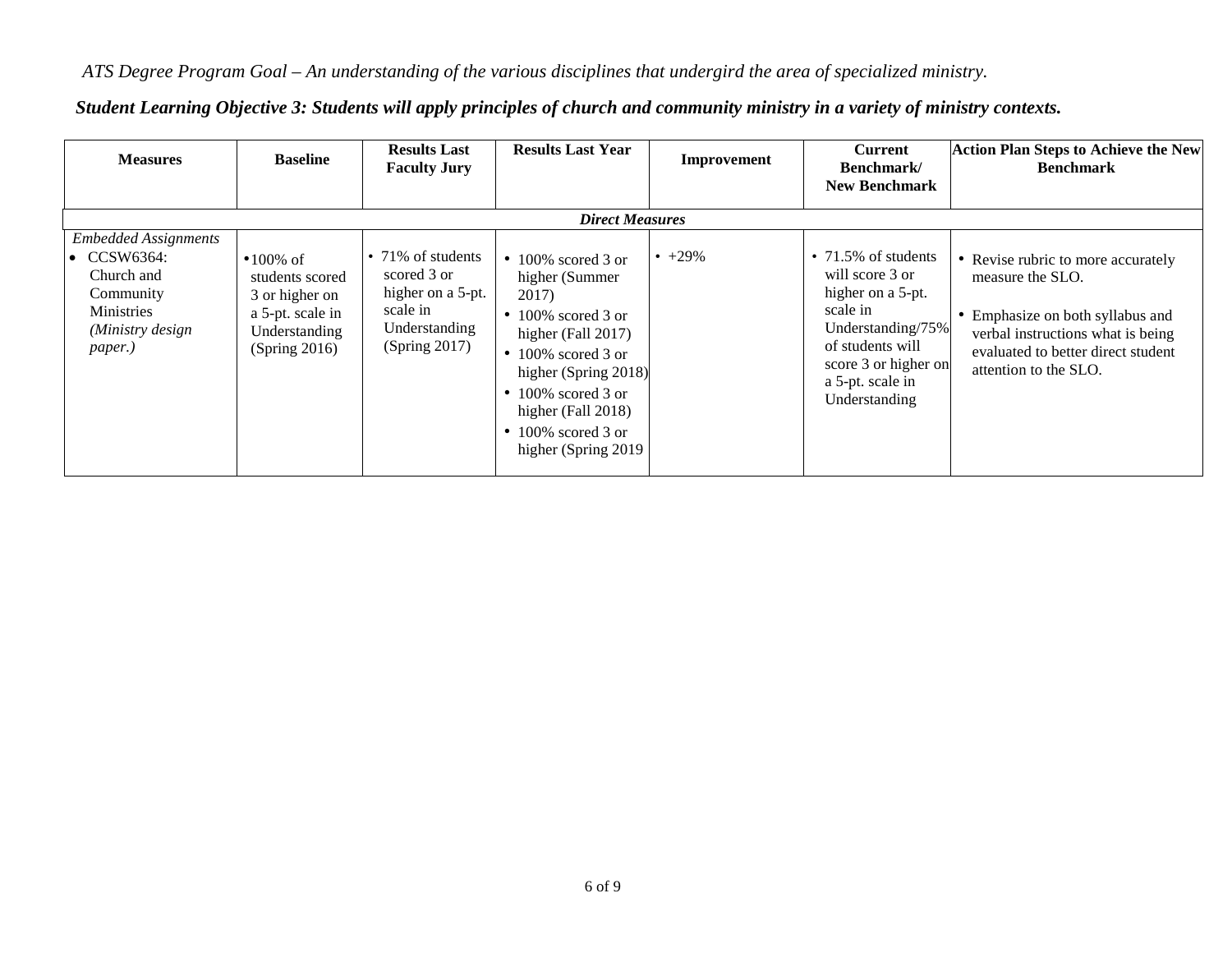| <b>Measures</b>                                                                                                                                                                                                                                           | <b>Baseline</b>                                   | <b>Results Last</b><br><b>Faculty Jury</b>                                                           | <b>Results Last Year</b> | Improvement      | <b>Current</b><br>Benchmark/         | <b>Action Plan Steps to Achieve the New</b><br><b>Benchmark</b>                                   |  |  |  |
|-----------------------------------------------------------------------------------------------------------------------------------------------------------------------------------------------------------------------------------------------------------|---------------------------------------------------|------------------------------------------------------------------------------------------------------|--------------------------|------------------|--------------------------------------|---------------------------------------------------------------------------------------------------|--|--|--|
|                                                                                                                                                                                                                                                           |                                                   |                                                                                                      |                          |                  | <b>New Benchmark</b>                 |                                                                                                   |  |  |  |
| <b>Indirect Measures</b>                                                                                                                                                                                                                                  |                                                   |                                                                                                      |                          |                  |                                      |                                                                                                   |  |  |  |
| <b>Supervised Ministry 2</b><br>Course Evaluations,<br>Question 6<br>• "I can take things I<br>learned in this course<br>and apply them to my<br>ministry situation."                                                                                     | $\bullet$ 4.25 out of 5                           | $\bullet$ 4.45 out of 5                                                                              | $-4.65$                  | $\bullet +0.2$   | • 4.50 out of $5/4.6$<br>out of 5    | • Improve communication between<br>mentor and student on case studies<br>in the course.           |  |  |  |
| Degree Program Student<br><b>Survey Question</b><br>$\bullet$ "In your ministry"<br>context, how well<br>do you feel<br>NOBTS prepared<br>you to fulfill the<br><b>Great Commission</b><br>and the Great<br>Commandments<br>through the local<br>church?" | • 85% rate it 3 or<br>higher on a 5-<br>pt. scale | • 89% average for<br>fall and sprung<br>2016-17; 96.6%<br>were $4.0$ or<br>higher, $4.49$<br>average | $\bullet$ 92.47%         | $\bullet$ +3.47% | higher, or average<br>4.5 or higher/ | • 87% will rate it 4 or $\bullet$ Monitor evaluations to continue to<br>obtain excellent results. |  |  |  |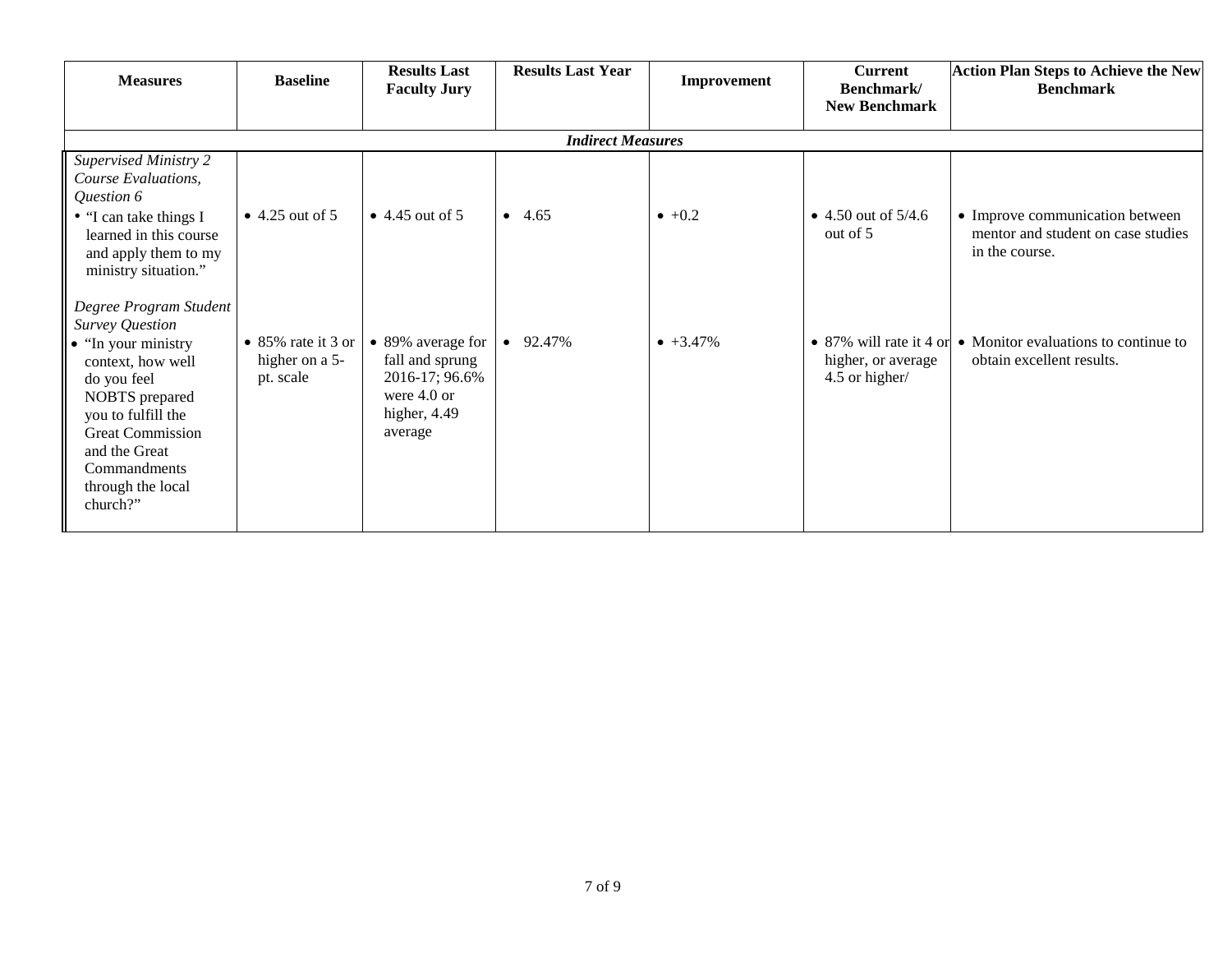*ATS Degree Program Goal – Growth in personal and spiritual maturity.*

*Student Learning Objective 4: Students will demonstrate personal and spiritual maturity in classes taken in fulfillment of this degree.*

| <b>Measures</b>                                                                                                                                         | <b>Baseline</b> | <b>Results Last</b><br><b>Faculty Jury</b> | <b>Results Last Year</b>                            | Improvement                     | <b>New Benchmark</b>     | Current Benchmark/ Action Plan Steps to Achieve the New<br><b>Benchmark</b> |
|---------------------------------------------------------------------------------------------------------------------------------------------------------|-----------------|--------------------------------------------|-----------------------------------------------------|---------------------------------|--------------------------|-----------------------------------------------------------------------------|
|                                                                                                                                                         |                 |                                            | <b>Direct Measures</b>                              |                                 |                          |                                                                             |
| Embedded<br>Assignments<br>• New Direct<br>Measure Added as<br>Result of 5.17.18<br>Jury: Introduction<br>to Spiritual<br>Formation<br>reflection paper | $\bullet$ N/A   | • N/A as new<br>measure                    | • $4.18/5.0$<br>(Spring, Summer,<br>& Fall of 2018) | $\bullet$ N/A as new<br>measure | • 3.75/4.2 out of<br>5.0 | • Improve communication of the<br>rubric for the syllabus.                  |